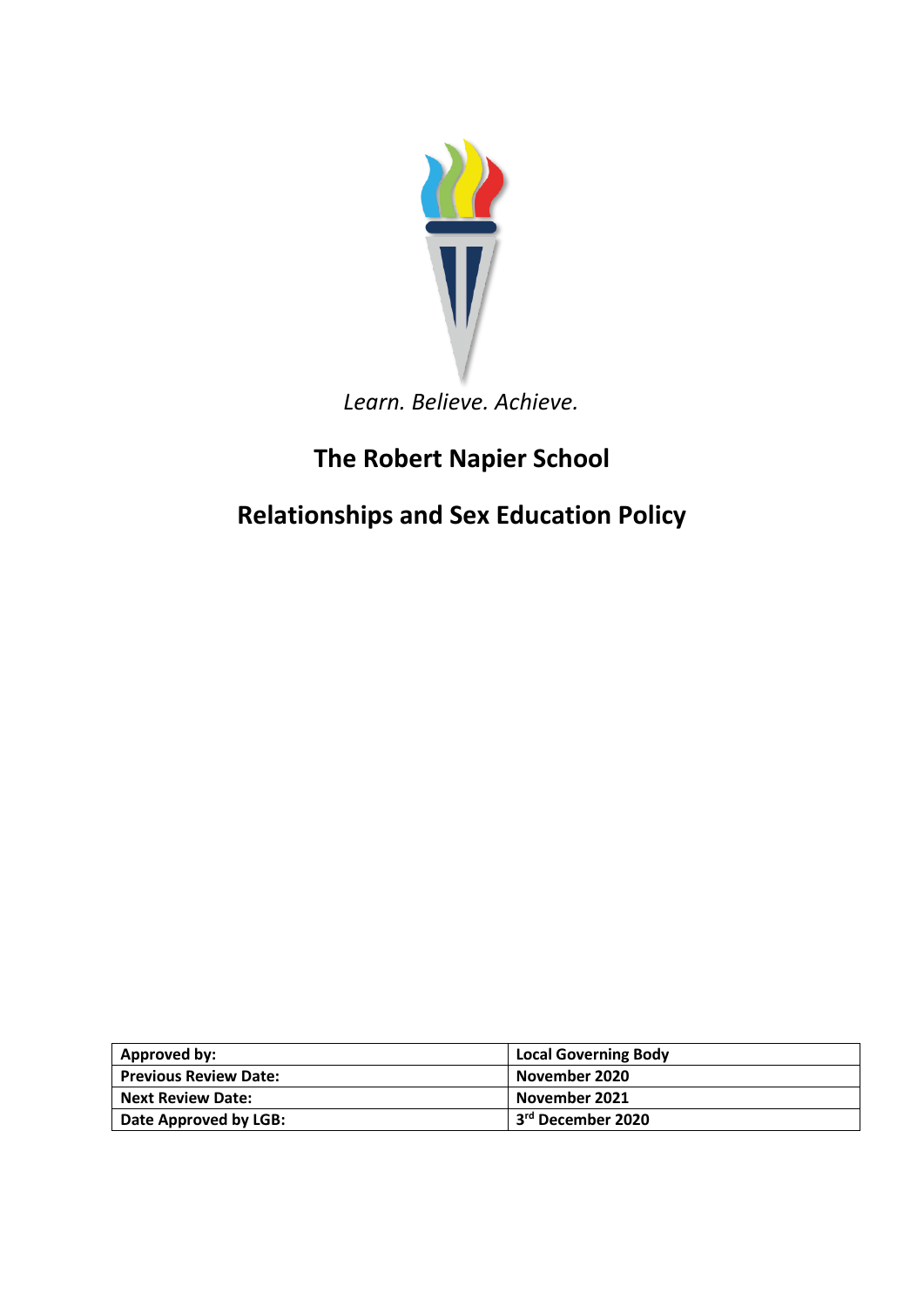Relationships and sex education is learning about the emotional, social and physical aspects of growing up, relationships, sex, human sexuality and sexual health. Some aspects are taught in science, and others are taught as part of personal, social, health and economic education (PSHE).

A comprehensive programme of RSE provides accurate information about the body, reproduction, sex, and sexual health. It also gives children and young people essential skills for building positive, enjoyable, respectful and non-exploitative relationships and staying safe both on and offline. (PSHE Association 2014).

This policy covers The Robert Napier school approach to Relationship and Sex Education (RSE). It is the policy of Robert Napier School that sex and relationship education shall be provided for all pupils, and in such a way that pays due regard to legal and moral considerations and recognises the value of family life.

It was produced through consultation with Medway Public Health Directorate.

#### **School Description and Content**

The Robert Napier School is a mixed non-selective secondary modern. It currently has around 1300 students on roll.

#### **Principles**

This school believes that relationship and sex education should provide all pupils with the knowledge and skills to enable them to make informed and responsible choices now and in later life, emphasising the benefits of a healthy lifestyle. We think that relationship and sex education should contribute to promoting the spiritual, moral, cultural, mental and physical development of pupils at school and in society and preparing pupils for the opportunities, responsibilities and experiences of adult life.

#### **Rationale**

We define relationship and sex education as learning about the emotional, social and physical aspects of growing up, relationships, sex, human sexuality and sexual health. Some aspects are taught in science, and others are taught as part of personal, social, health and economic education (PSHE).

A comprehensive programme of RSE provides accurate information about the body, reproduction, sex, and sexual health. It also gives children and young people essential skills for building positive, enjoyable, respectful and non-exploitative relationships and staying safe both on and offline.

#### **Parents and carers**

We are committed to working with parents and carers.

Parents will be informed about the policy through the school website. The policy will be available to parents through the school website.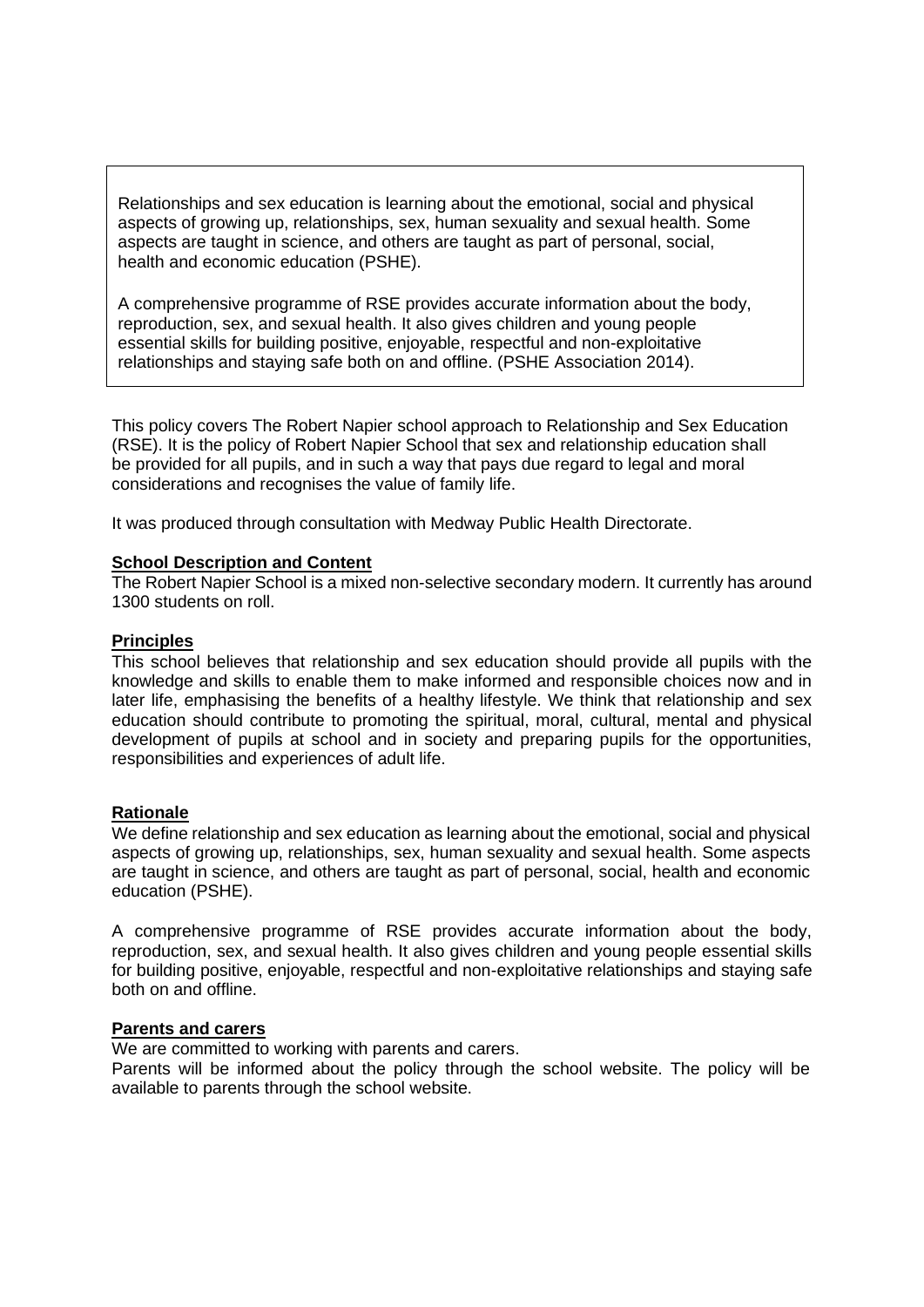## **Procedure for withdrawal of students:**

In secondary education from September 2020:

- Parents will not be able to withdraw their child from any aspect of Relationships Education or Health Education.
- Parents will be able to withdraw their child (following discussion with the school) from any or all aspects of Sex Education, other than those which are part of the science curriculum, up to and until three terms before the age of 16.
- After that point, the guidance states that 'if the child wishes to receive sex education rather than be withdrawn, the school should make arrangements to provide the child with sex education during one of those terms.'
- Where pupils are withdrawn from sex education, schools should document the process and will have to 'ensure that the pupil receives appropriate, purposeful education during the period of withdrawal.'

In such circumstances the school would hope to discuss any concerns to see if fears could be allayed.

Where children are withdrawn they will be given a self-study lesson under supervision.

#### **Principles of Teaching and Learning**

In addition to science, Personal, Social, Health and Economic Education (PSHEE) and Citizenship provide opportunities for RSE education. PSHEE is described as a framework that is non-statutory. At key stages 3 & 4 Citizenship is a statutory subject and is complemented by the PSHEE framework.

Within PSHEE and citizenship lessons, RSE is delivered through a spiral curriculum to all year groups from 7 to 11. Science will also compliment this framework within the curriculum to discuss the biological side of the human body when it comes to reproduction and puberty. Together with this other curriculum areas, as well as off-timetable activities will be used to help reinforce the key principles.

We will ensure that pupils are offered a balanced programme by providing a programme of study that covers:

Relationships, love, care and the responsibilities of parenthood as well as sex; Respecting yourself and others in relationships.

Taking on responsibility and the consequences of one's actions in relation to sexual activity and parenthood.

Different types of contraception, safe sex and how they can access local sources of further advice, support and treatment.

Having a clear understanding of the arguments for delaying sexual activity and resisting pressure.

Understand the link between sex and relationship education with issues of peer pressure and other risk taking behaviour, such as drugs, smoking and alcohol.

Understand how the law applies to sexual relationships, with a focus on age of consent, sexting and child pornography.

Understand on and offline safety, consent and sexual exploitation.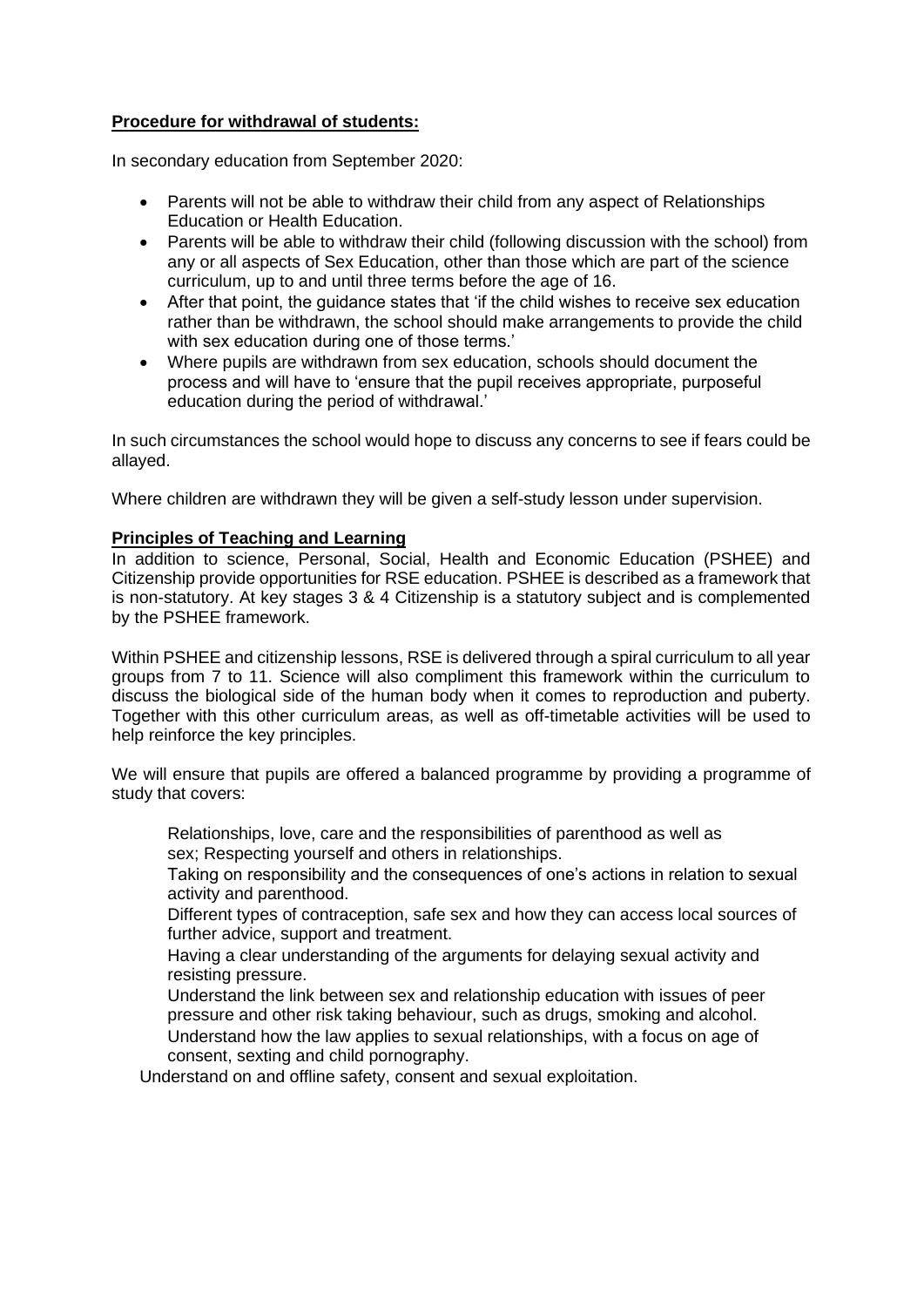## **We have prioritised the following principles/ aims;**

To promote students' self esteem and confidence, especially in their relationships with others

To give accurate and honest information about reproduction, contraception, safer sex, sexually transmitted infections, sexuality, sexual relationships and information about their entitlement to confidential helping services.

To give students opportunities to explore and clarify some of their attitudes towards friendships, sexuality and gender.

To encourage exploration of values and moral issues, hearing the points of view of others and respecting their own and other people's decisions, rights, responsibilities and bodies.

To encourage the development of communication and decision making skills To help young people to develop skills to negotiate, avoid and resist unwanted sexual pressure and consider abstinence

To give students a chance to explore ideas about family, marriage, parenting and the ways in which people care for each other, and the benefits of stable relationships To offer the forum for realistic discussion about the effects of early sexual activity and diverse attitudes towards this.

To be responsive to differing needs and backgrounds.

To prepare young people for transition and later life

To fulfil statutory requirements and reflects the need to provide students with the knowledge and skills to make their life decisions.

To engage parents/carers in the school community and learning process.

To enable students and staff to access support if they have concerns about their own or others' RSE.

To promote equality and diversity

# **Teaching Methodologies**

Good teaching in RSE has the following features:

- high expectations
- challenging and stimulating activities helping pupils clarify their thinking
- listening to pupils' views
- makes pupils feel accepted as worthwhile individuals
- provide a good role model in relation to self-esteem, attitudes and behaviour use a range of styles - intervening, supporting, directing, remaining detached facilitating rather than telling
- setting ground rules for discussion which might include - listen to what other people say
- if people do not want to talk they do not have to
- think before you ask a question
- speak for yourself rather than for others

Ground rules for discussion will have more meaning to students if they have had the chance to establish them for themselves. This needs to happen at the first session with the teacher. Further ground rules can be added later if it becomes clear that they are needed. Pupils will be able to ask questions freely and if they wish anonymously.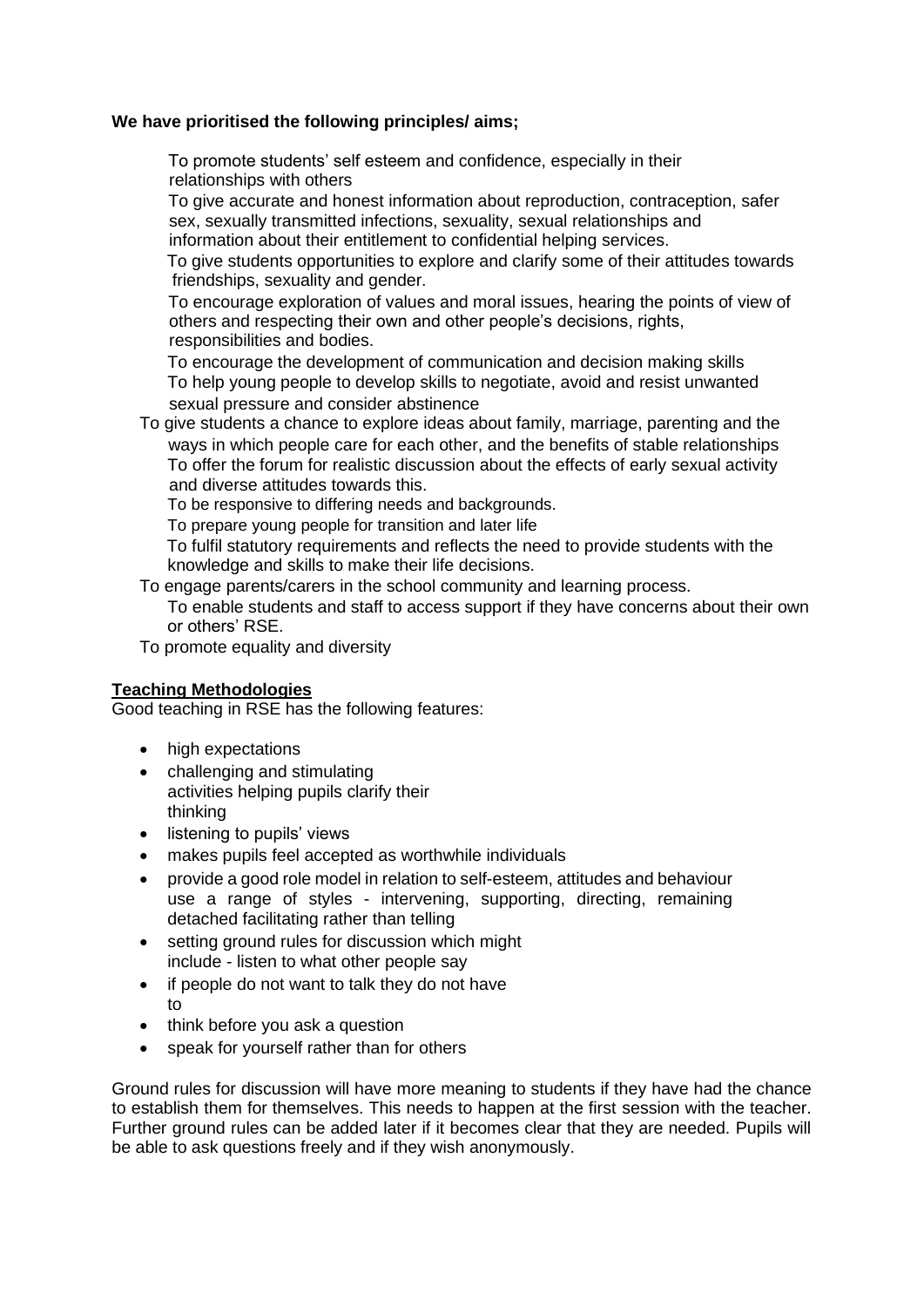#### **Teaching responsibilities**

The PSHEE programme will be led by the RSE Coordinator (Mrs R Barber).

It will be taught by the Citizenship and PSHEE department as well as other selected members of staff.

It will be supported by the Head Teacher and the Advisory Board.

#### **Assessing learning**

The assessment, recording and reporting of relationships and sex education will take place in accordance with whole school policy.

Understanding in relationships and sex education will be demonstrated through assessment against learning objectives, which will be built into curriculum planning. A variety of assessment techniques will be used, including discussion, work scrutiny, self and peer assessment, group work, pair work and individual work.

The recording of these assessments will take the form of either targets set by themselves or through end of topic knowledge tests, portfolio evidence and/ or rating sheets.

The reporting of individual achievement and progress will include skill development and values and attitudes, as well as knowledge and understanding. Progress in these areas will be reported through written reports home to parents/carers in their progress review.

### **Inclusion and differentiated learning**

Whilst some students may have a fairly broad knowledge and insight into the world of RSE. there are those who have little or no knowledge at all RSE will help all students understand their physical and emotional development and enable them to make positive decisions in their lives. Teachers need to be sensitive to this issue and that lessons are planned to take account of students' age, culture, experience and maturity. The needs of students with AEN will be taken into account by the teacher who may need to provide different resources, different activities or specific support to some students. Where students' Individual Education Plans (IEP) identify targets relating to their personal development, the teacher will ensure that opportunities are planned to support students in achieving these.

All children have equal access to the RSE programme regardless of gender or ability, and lessons are delivered by a team of dedicated staff.

Some parent/carers of children with special educational needs may find it difficult to accept their children's developing sexuality. Some students will be more vulnerable to abuse and exploration than their peers, and others may be confused about what is acceptable public behaviour. These children will need help to develop skills to reduce the risks of being abused and exploited, and to learn what sorts of behaviour are and are not acceptable.

All children have equal access to the programme regardless of gender or ability. Care is taken to ensure that the RSE education programme is presented by means of various techniques and strategies such as videos, discussions, visiting speakers as well as more formal written information. In this way it is intended that children of all abilities will be able to draw important information and insights into the area.